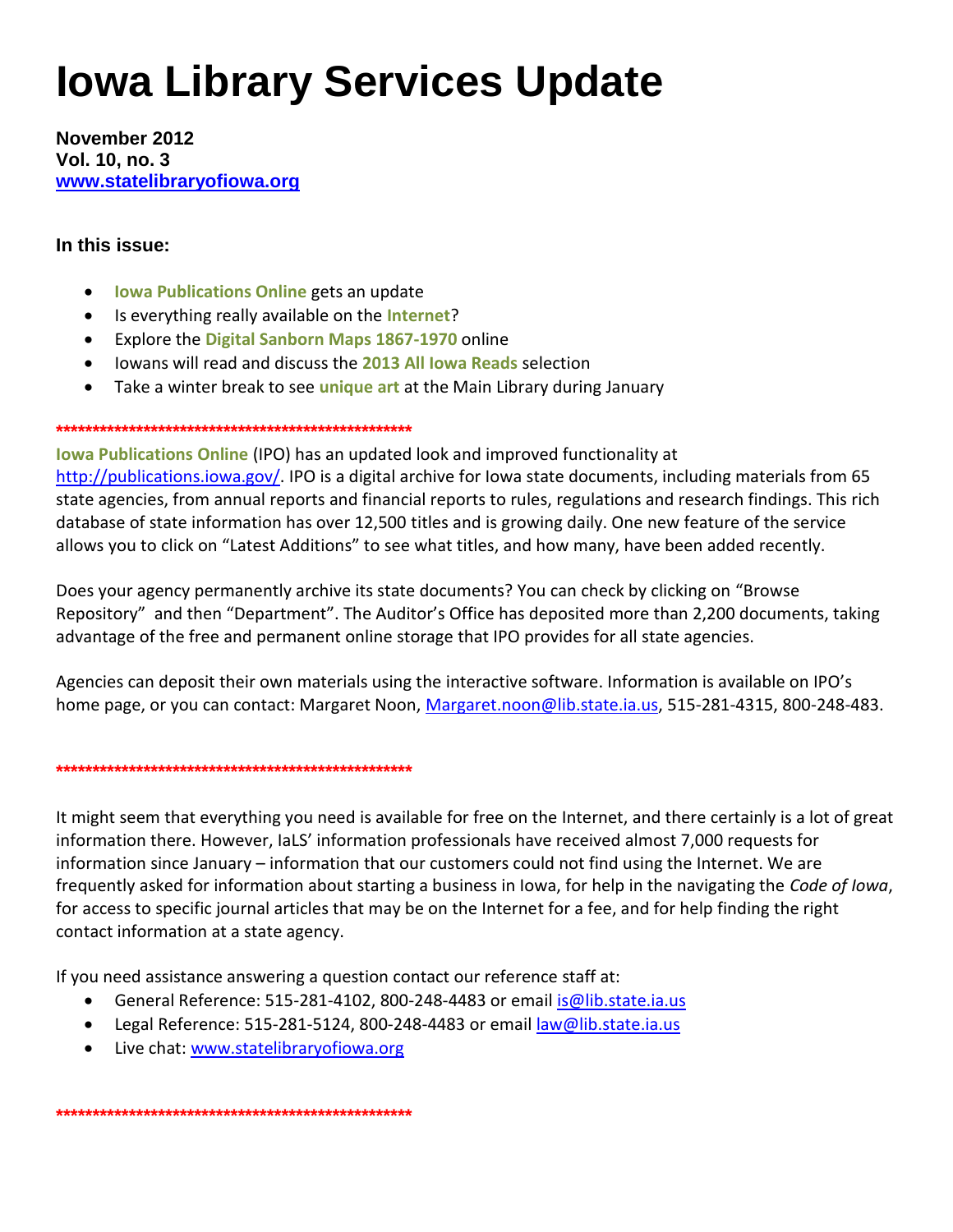IaLS staff receive frequent calls asking for access to the **Digital Sanborn Maps**. These maps show detailed information for Iowa cities covering the time period 1867-1970. Originally they were commissioned to estimate risks for insurance companies. Sanborn Maps are valuable historical tools for historians, architects, genealogists and anyone who wants to learn about the history, growth, and development of Iowa cities, towns, and neighborhoods. They include information such as the outline of each building, the size, shape and construction materials, heights, and function of structures, and the location of windows and doors. The maps also give street names, street and sidewalk widths, property boundaries, building use, and house and block numbers. Go to [www.statelibraryofiowa.org](http://www.statelibraryofiowa.org/), click on "Log In To Online Resources" and select "Digital Sanborn Maps".

IaLS provides access to these maps for our customers. Anyone who lives in Iowa can access them using their IaLS library card. To request an IaLS library card, go to [www.statelibraryofiowa.org](http://www.statelibraryofiowa.org/) and click on "Get a State Library Card".

#### **\*\*\*\*\*\*\*\*\*\*\*\*\*\*\*\*\*\*\*\*\*\*\*\*\*\*\*\*\*\*\*\*\*\*\*\*\*\*\*\*\*\*\*\*\*\*\*\*\***

The purpose of the **All Iowa Reads** program is to encourage Iowans statewide to read and talk about a single book in the same year. The 2013 All Iowa Reads selection is *The Year We Left Home* by Jean Thompson. Iowa's libraries of all types will hold discussions of this book throughout 2013.

Jean Thompson is the author of *Who Do You Love: Stories*, a 1999 National Book Award finalist for fiction, and the novel *Wide Blue Yonder*, a New York Times Notable Book and Chicago Tribune Best Fiction selection. Jean's work has been praised by Elle Magazine as "bracing and wildly intelligent writing that explores the nature of love in all its hidden and manifest dimensions."

In *The Year We Left Home*, Thompson sketches the travails of an Iowa family over three decades. It is an intriguing tale of a family in the small town of Granada, Iowa; a fine story with much humor, striking details and characters so well developed you can almost see them on the page.

For more information about the 2013 All Iowa Reads program, and this selection, visit [www.iowacenterforthebook.org/air.](http://www.iowacenterforthebook.org/air) Check with your local public library to participate in programs related to this book.

### **\*\*\*\*\*\*\*\*\*\*\*\*\*\*\*\*\*\*\*\*\*\*\*\*\*\*\*\*\*\*\*\*\*\*\*\*\*\*\*\*\*\*\*\*\*\*\*\*\***

The art works of **Jennifer Mitchard** will be exhibited at IaLS' Main Library during the month of Janauary, 2013. Michard says of her work: "My recent works have been portraiture and figurative works. I use contour lines to explore faces and bodies, creating images of people that are just slightly abstract. It is a process of turning a person into a fine art piece, so that people will see the image in a new way. My drawings are fast and organic and they rarely change throughout the creation of the painting. I use acrylic paint on wood with marker."

Michard's work is currently being exhibited at La Mie Bakery on 42nd Street in Des Moines. To see examples of her work visit her website at [www.jenmitchard.com/p/paintings.html.](http://www.jenmitchard.com/p/paintings.html)

The Main Library is located in the Miller Building at the corner of E. 12th St. and Grand Ave. in Des Moines. Our hours are 8 a.m.- 4:30 p.m., Monday - Friday. For more information: 800-248-4483, 515-281-4102, or [is@lib.state.ia.us.](mailto:is@lib.state.ia.us)